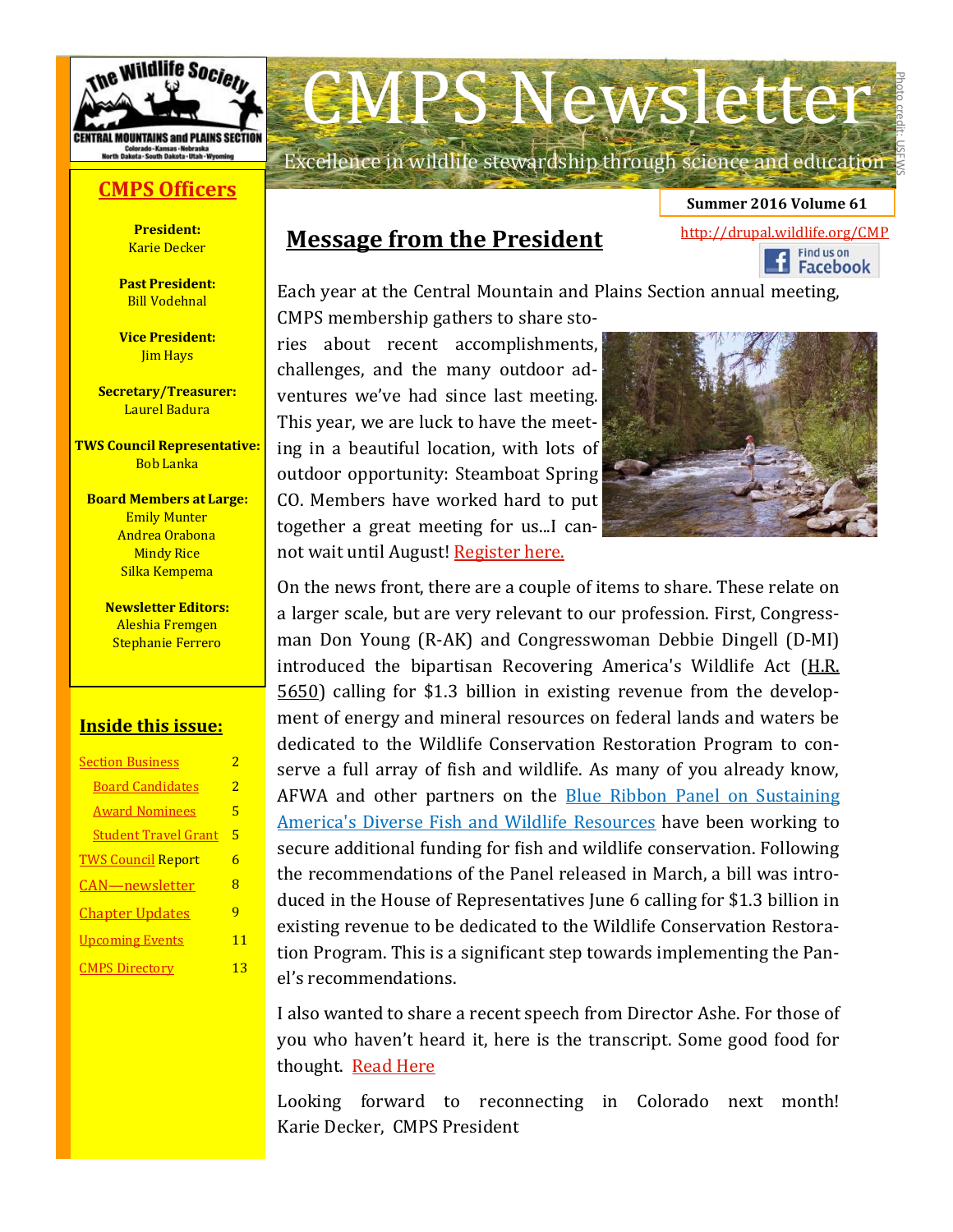<span id="page-1-0"></span>

Page 2

### **Section Business**

### **Nominations to CMPS Board**

CMPS is seeking candidates to fill 3 positions that will become vacant during the August CMPS meeting in Steamboat Springs, CO. Two At-Large and the Vice President positions will be filled. The two at-large positions are 2-year terms. During even numbered years, the Vice President is selected for a 2-year term.

The list of candidates follows this paragraph.

#### **Please use this link to vote for CMPS leadership: [VOTE HERE](https://www.surveymonkey.com/r/RC35M5Z)**

Thank you to those who entered their names as candidates. Voting will end July 25th (14 days prior to the annual meeting).

### **Vice President Candidates**

#### Jim Hays

Jim currently works for The Nature Conservancy (TNC) Kansas (since December of 2007) and worked for Kansas Fish and Game Commission/Kansas Department of Wildlife and Parks for 30+ years prior; in a variety of positions (including Fish Culturist, Wildlife Biologist, Wildlife Ecologist, and Environmental Services Section Chief). Jim earned his B.S. Degree in Wildlife Biology, from Colorado State University, in 1976. Jim is a lifelong resident of Kansas and continues to work on private lands and TNC preserves, serves on the Kansas Technical Committee for NRCS in Kansas, serves on the Kansas Forestry Association board, serves on the KS Nongame Advisory Committee, maintains certification for prescribed burning, works with conservation easements in Kansas, assists with environmental policy issues at state and federal levels, coordinates with energy related industry to

minimize environmental impacts across the landscape, and enjoys working with conservation partners across the region. His job is highly diverse and offers the opportunity to work on a wide range of natural resource issues and challenges; from wind development to water issues and invasive species control to climate change questions. Jim has been involved with the Kansas Chapter since the early 1980's and CMPS since the early 1990's and has served as a board member and Vice-President for the Section, in years past.

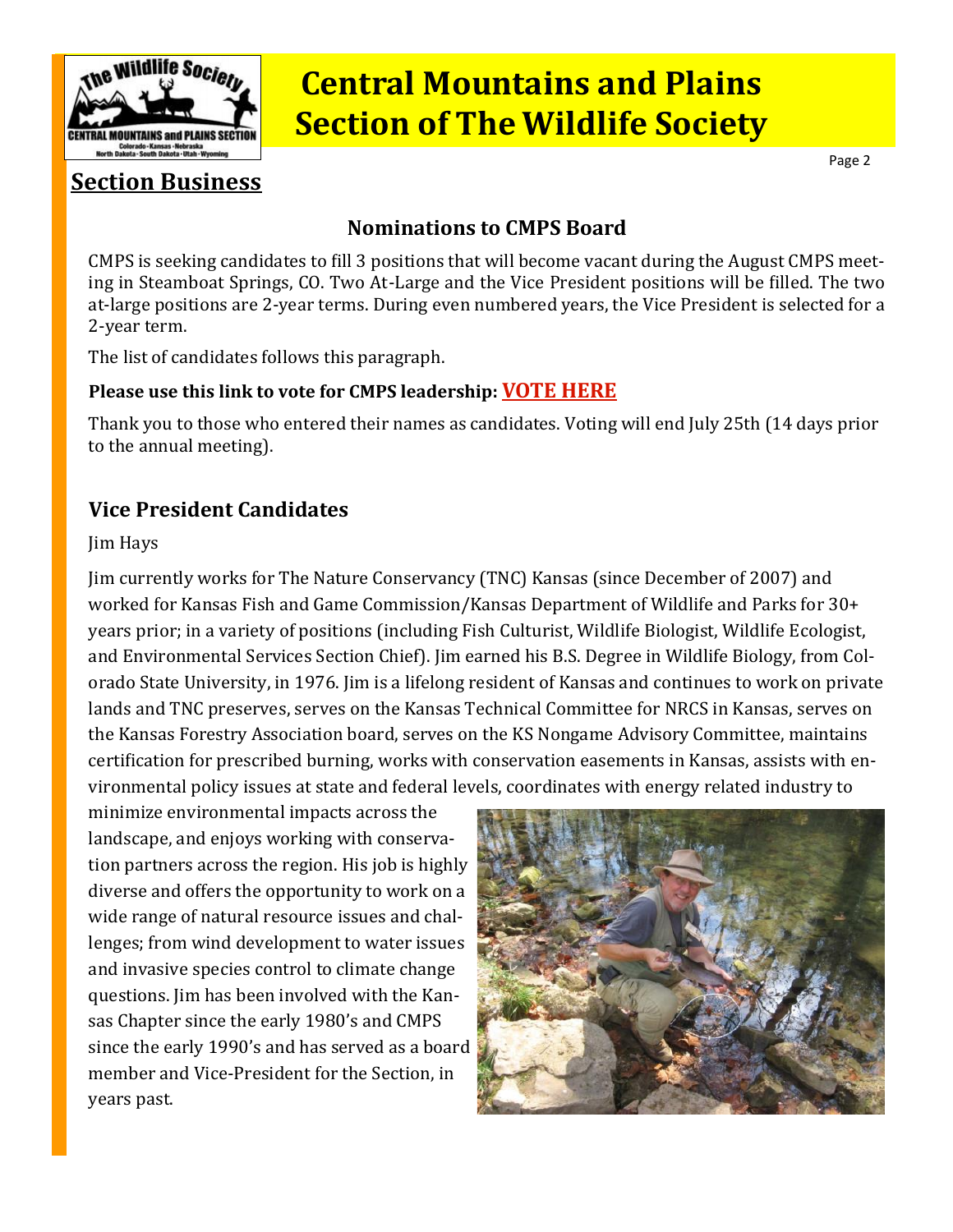

### **At-Large Board Member Candidates**

Page 3

### **Section Business**

#### **Shelly Deisch**



I am a wildlife biologist of 17 years working for the Wildlife Division of South Dakota Department of Game, Fish and Parks in Rapid City. I function as a habitat biologist and as our Department's liaison to federal agencies, primarily the U.S. Forest Service. I love my job which encompasses the forests and grasslands of western South Dakota and I am fortunate to work with a broad spectrum of natural resource specialists. My work-related adventures include such things as: research biological literature on forested bats and their habitat requirements, assist the State as an intervenor in a federal law suit, write supportive comments for a Forest Service NEPA project which could impact elk and bighorn sheep habitats, monitor cooperative interagency hardwood treat-

ments, assist energy companies to relocate osprey nests off powerlines, review livestock grazing plans as part of a Holistic Resource Management Team and (heavy sigh here) read a 300-page Environmental Impact Statement.

To be an effective federal lands liaison, I liken myself to a foreign language translator. I have to speak another language (feds love their acronyms) and comprehend the mission and culture of another agency. At the end of the day, I relate this knowledge back to my co-workers or SDGFP's publics in their language.

I received my Bachelor's and Master's degrees in wildlife and fisheries sciences from South Dakota State University with an emphasis in Range Management. Between these degrees I tracked grizzly bears in Montana, studied nesting Great Blue Herons and identified aquatic macroinvertebrates. My Master's research took me to the short-grass prairie and Badlands of western South Dakota to study the effects of various rodenticides on prairie dogs and other biota that live within this ecosystem. Since that time I worked on several wildlife studies on a historical SUNY research station in the Adirondacks where I unfortunately came to despise black flies and no-seeums, landed on Catalina Island to study an endemic Island Fox and taught Elderhostel courses on island biogeography, supervised habitat and vegetation studies in western South Dakota, and took a detour as a paralegal where I learned legal analysis skills, something that has served me well in my liaison duties.

I have been involved with The Wildlife Society in one form or fashion since my undergraduate days at SDSU, across several different states and regional sections and in 1991 was awarded TWS Certified Wildlife Biologist designation. I'm extremely active on the TWS SD Chapter's Public Lands Management Committee and help draft comment letters in response to proposed federal natural resource management projects. I am a member of the Parent Chapter's Rangeland Wildlife Working Group.

For several years I have had to step out of my volunteer role with various organizations and today, I look forward to becoming more active should I be chosen as one of your board members-at- large. The skills I offer reflect the varied and diverse life experiences to date: networking and a comprehensive approach to examine natural resources topics and issues.

My avocations include escapades with my husband (also a wildlife biologist) and our pets. He and I enjoy hunting, fishing, gardening and house renovating. My new challenge is to test how bendy I can become through yoga.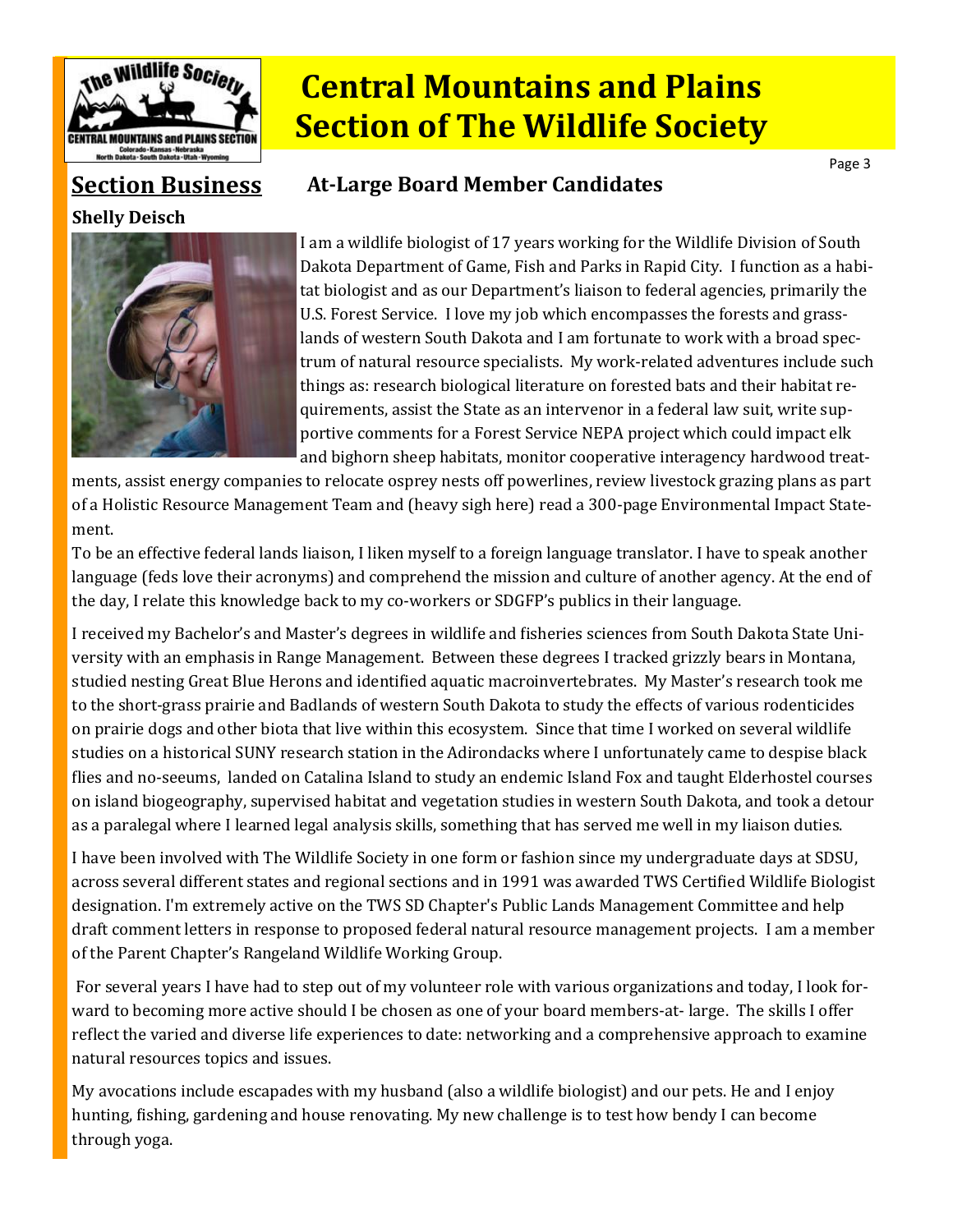

### **Section Business**

#### **Stephanie Ferrero**



#### **At-Large Board Member Candidates**

Thank you for this opportunity to be an At-Large Board Member candidate in the Central Mountains and Plains Section. Currently I volunteer as a co-editor for the Central Mountain and Plains (CMPS) newsletter. In this role, I enjoy meeting members across our section and learning more about each state and student chapter within CMPS. Professionally, I work for USFWS researching furbearer species at Flint Hills National Wildlife Refuge in Kansas. From 2012 -2015, I served as a Colorado Chapter of the Wildlife (CCTWS) Society At-Large Board Member while working as a wildlife biologist for Colorado Parks and Wildlife. My CCTWS responsibilities included historical liaison and travel grant chair - liaison. I had the honor of working with the Conserving Our

Page 4

Wildlife Conservation Heritage (COWCH) program by documenting the history of TWS through the eyes of recognized leaders. To develop the skills I observed in COWCH leaders, I completed The Wildlife Society Leadership Institute (LI) in 2013. I have been helping recruit new LI applicants as well as strengthen alumni connections since then to pay it forward and give back.

My background includes diverse, solid training in natural resources. I obtained my Bachelors degree in Biology from Azusa Pacific University, California. Afterwards, I helped conduct wildlife research with Colorado State University. I also took independent field courses through Au Sable Institute of Environmental Studies in Washington State and Michigan. I earned my Masters degree in Wildlife Ecology at the University of Wisconsin-Madison. I became certified as an Associate Wildlife Biologist® and now am a Certified Wildlife Biologist® through The Wildlife Society.

What motivates me is a profound appreciation and curiosity of wildlife. Born and raised in the mountains, I developed a love for the outdoors and wildlife because my family went hiking, biking, rafting, skiing, camping, fishing, and hunting. I love going on adventures in the woods and through the prairies with my husband, our baby daughter, and our 3 pup dogs.

We are fortunate to have such an energetic and dedicated Section of The Wildlife Society with a rich heritage of over 60 years. I want to see CMPS continue to grow toward reaching our mission and objectives. Our mission to represent and promote regional science across spatial scales requires everyone working together as a strong, vibrant network of active wildlife professionals who promote ethical wildlife-ecosystem management. It would be an honor to serve on the CMPS board as an at-large representative. I would really enjoy working as a team with other board members, encouraging unity among the chapters, collaborating with neighboring sections, and helping with administrative needs to support wildlife conservation in our Central Mountains and Plains Section of The Wildlife Society.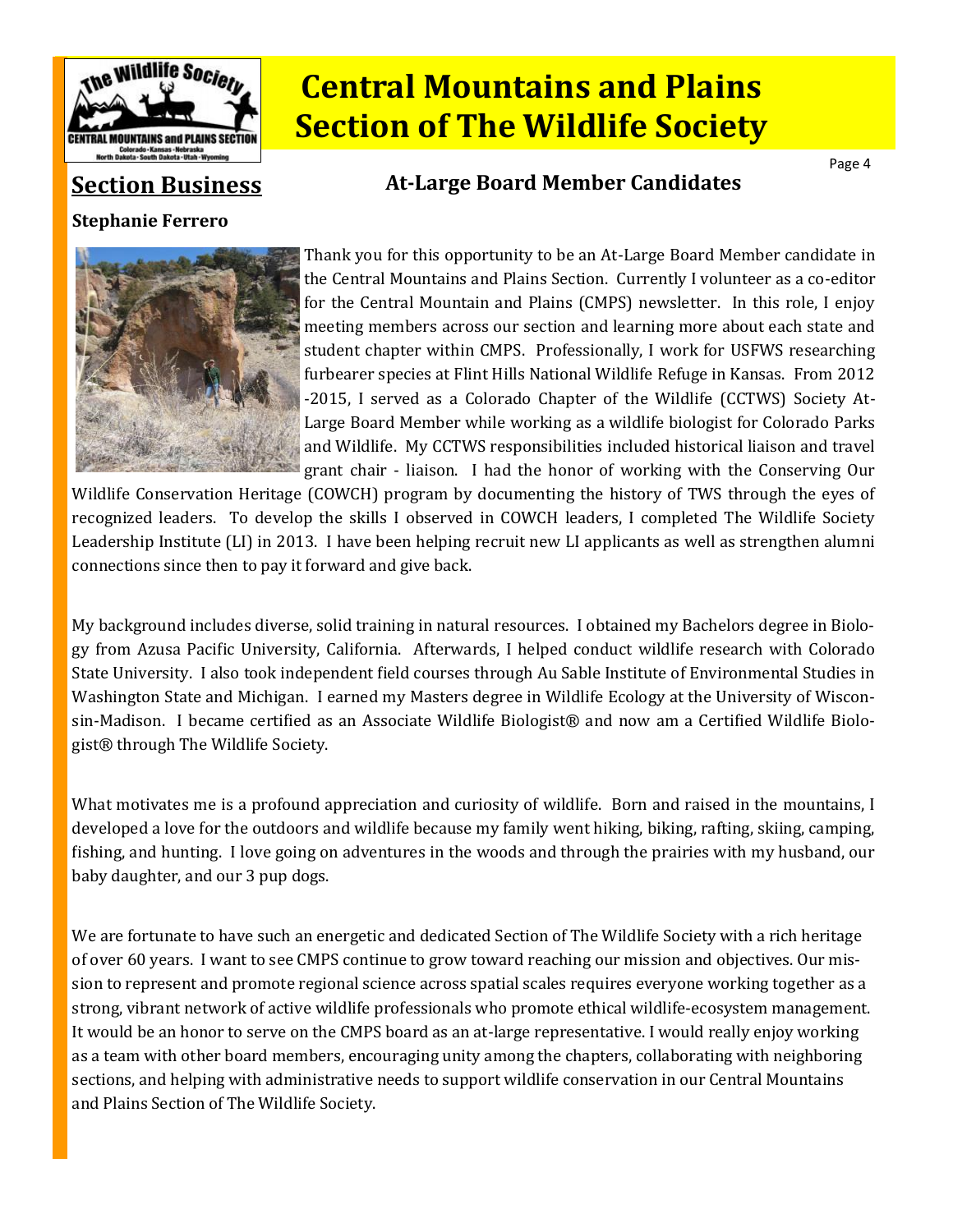<span id="page-4-0"></span>

Page 5

### **Section Business**

#### **CMPS Award Nominations Closed June 15, 2016**

Thanks to everyone for their 2016 CMPS Award Nominations! Each year, the Central Mountains and Plains Section of The Wildlife Society honors the accomplishments of worthy groups or individuals through two awards. The Professional Award is given to a professional individual or group and the Citizen's Conservation Achievement Award is given to an individual or group of citizens: both presented to recognize an outstanding contribution towards furthering the enhancement of wildlife endeavors within the Section. Nomination criteria for each award can be found at [http://wildlife.org/](http://wildlife.org/wp-content/uploads/2015/12/Awards-Criteria.pdf) wp-[content/uploads/2015/12/Awards](http://wildlife.org/wp-content/uploads/2015/12/Awards-Criteria.pdf)-Criteria.pdf

Nominations should be e-mailed to the CMPS Vice President, Jim Hays (*jim hays@tnc.org*) and must be received by June 15 each year to be considered.

### **\_\_\_\_\_\_\_\_\_\_\_\_\_\_\_\_\_\_\_\_\_\_\_\_\_\_\_\_\_\_\_\_\_\_\_\_\_\_\_\_\_\_\_\_\_\_\_\_\_\_\_\_\_\_\_\_\_\_\_\_\_\_\_\_\_\_\_\_\_\_\_\_\_\_\_\_\_\_\_\_\_\_\_\_\_\_\_\_\_\_\_\_\_\_\_\_\_\_\_\_\_\_\_\_\_\_\_\_\_\_\_\_\_\_\_\_ CMPS WAYNE SANDFORT STUDENT TRAVEL GRANT APPLICATION**

The Central Mountains and Plains Section of The Wildlife Society announces the availability of travel grants for students planning on attending the Society's 2016 Annual Conference in Raleigh, NC. Travel grants of up to \$500 each will be awarded to a limited number of student chapters of TWS to assist with expenses incurred attending the TWS Annual Conference. Students may apply through their college student chapter of TWS or individually to CMPS. Applications must be submitted electronically by **July 31, 2016** to Karie Decker ([karie.decker@nebraska.gov\).](mailto:karie.decker@nebraska.gov) Complete application instructions available here: [http://wildlife.org/cmp/student](http://wildlife.org/cmp/student-travel-grant/)-travel-grant/

Preference will be given to:

- 1. Current undergraduate students,
- 2. Students who are currently or who have recently been involved in activities of TWS, CMPS, or a local TWS chapter.
- 3. Group applications of up to three individuals may be submitted through student chapters of TWS located within the CMPS geographic boundary.

To be eligible, applicants must meet the following criteria:

- 1. A member of the State or Student Chapter;
- 2. A member of the Central Mountains and Plains Section;
- 3. A member of The Wildlife Society;

4. A recent Baccalaureate graduate or enrolled at least half time in a program leading to a degree in wildlife biology or closely related field at a college or university within the geographic boundary of CMPS.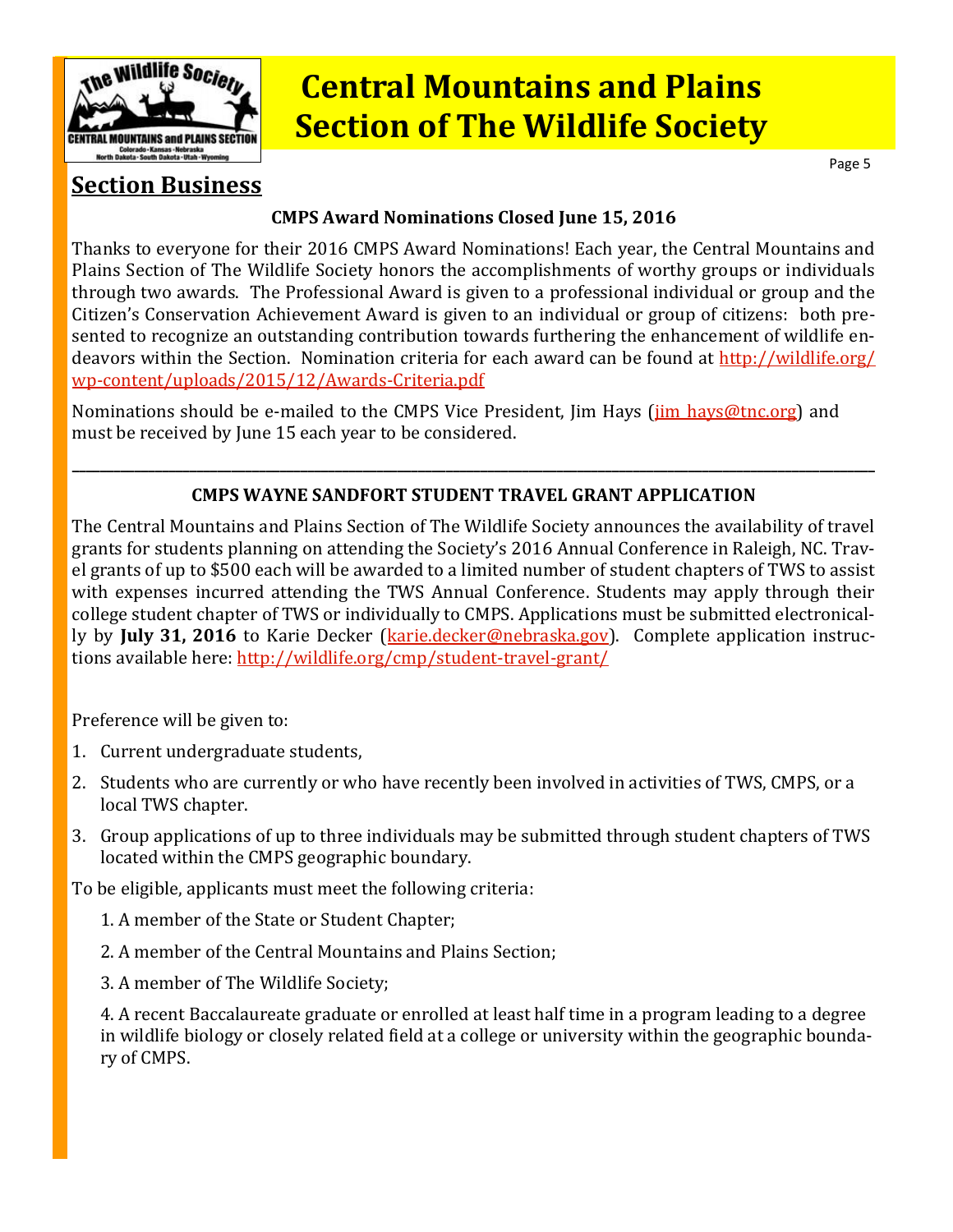<span id="page-5-0"></span>

Page 6

### **Section Business**

#### **TWS COUNCIL REPORT**

#### **Bob Lanka, Central Mountains and Plains Section Representative**

For the past several months The Wildlife Society Council has been engaged in difficult discussions on two issues. Issues many don't consider when thinking about how to design wildlife research or promote wildlife conservation. One revolved around the fundamental meaning of biological sex and what it means for a human being to be male or female. The other, in hindsight, is easier to grasp but just as complex in implementation. What type of organization should TWS accept financial support from?

I will discuss the second issue first. Several months ago one of the TWS members from the North Carolina committee planning our annual conference suggested that TWS contact Bayer Bee Care about being a conference sponsor. Yes, the Bayer aspirin Bayer. Seemed like a perfect fit. They opened a new facility in 2014 in Clayton, NC just down the road from Raleigh. They are focused on the health of bees and other pollinators ([https://www.beecare.bayer.com/home\).](https://www.beecare.bayer.com/home) Their mission dovetails perfectly with the Pollinators in Decline theme of the March/April 2016 issue of The Wildlife Professional. What could be better or a more perfect fit?

But…

Bayer Bee Care is part of the Bayer Corporation. Among the many other parts of the larger Bayer Corpo-ration is Bayer Crop Science [\(http://www.bayer.com/en/crop](http://www.bayer.com/en/crop-science-division.aspx)-science-division.aspx). Bayer Crop Science is one of the world's largest producers of neonicotinoid insecticides which have been implicated as a major contributor to pollinator declines worldwide. In 2015, the plenary session of the SD-TWS meeting was all about neonicotinoids and their impacts to pollinators and other wildlife. For me, who knew nothing of this class of insecticide, the conference was eye opening to say the least.

Bayer Bee Care was very interested in being a sponsor of the TWS Annual Conference ([http://](http://www.twsconference.org/) [www.twsconference.org/\).](http://www.twsconference.org/) They were very up front in their discussions with TWS Staff that Bayer Bee Care was part of the larger Bayer Corporation and that Bayer Crop Science was a part of that. Council debated this donation extensively at the March Council Meeting and continued to do so via e-mail for several weeks after that. At the end of the day the decision was to accept Bayer Bee Care as a sponsor. Why? There were several reasons. Some of the most important included: 1) Bayer Bee Care is agreeing to sponsor TWS and our mission not the other way around. 2) Bayer Bee Care does not get to use the TWS logo as part of this agreement though we do get to use theirs. 3) TWS has a staff position whose sole function is to work with companies and encourage them to sponsor TWS and support our mission.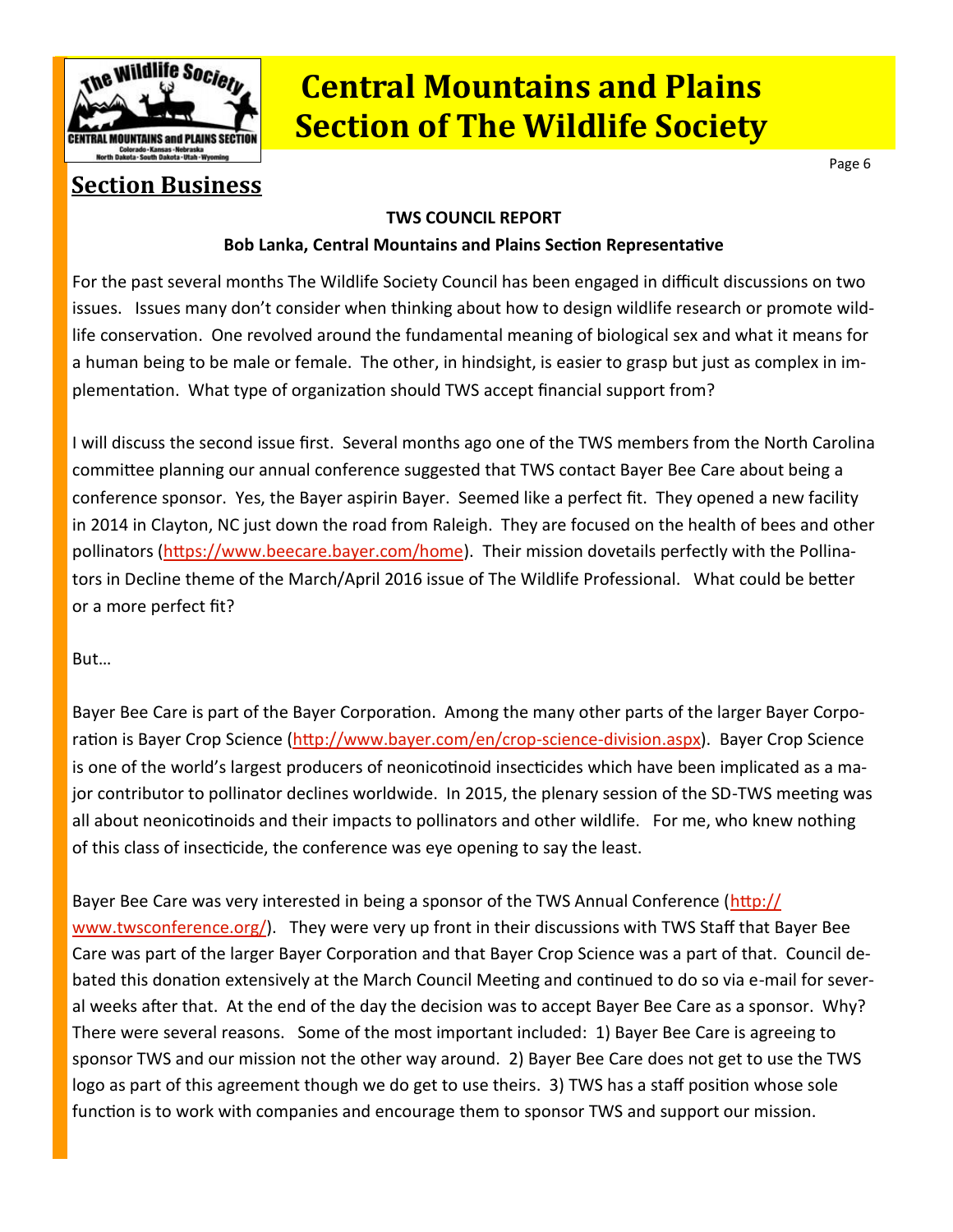

### **Section Business**

Continued…

For any potential sponsor, Staff has a process for vetting them prior to acceptance that includes review by the Executive Director. And 4) Bringing Bayer Bee Care on as a sponsor resulted in a relationship between them and TWS that our Society has used to improve their bee conservation efforts. For example, TWS encouraged Bayer Bee Care to use locally adapted native seeds in their pollinator seed mix packets rather than ornamental, mostly exotic, flowering plants as they had been.

The other issue is part of a much larger, often heated, debate within society on human sexuality. The size of our conference, both attendees and number of presentations/concurrent sessions forces TWS to arrange conference facilities and hotel accommodations 3-4 years in advance. In exchange for reserving facilities and hotels, TWS assumes a contractual obligation in the form of room, facility and other financial guarantees. So it was with our selection of Raleigh, NC. This site was selected several years ago and bound TWS financially. In March this year the North Carolina Legislature passed House Bill 2,

*"An act to provide for single-sex multiple occupancy bathroom and changing facilities in schools and public agencies and to create statewide consistency in regulation of employment and public accommodations."* ([http://](http://www.ncleg.net/Sessions/2015E2/Bills/House/PDF/H2v4.pdf) [www.ncleg.net/Sessions/2015E2/Bills/House/PDF/H2v4.pdf\)](http://www.ncleg.net/Sessions/2015E2/Bills/House/PDF/H2v4.pdf)

Most have likely followed at least some of the news coverage and reactions to this legislation. Many are aware that several governors (at least 6) and mayors of some of our larger cities have banned all unnecessary taxpayer funded travel to North Carolina until this bill is modified or repealed. These bans have the potential to curtail, perhaps substantially, conference attendance hurting both our Society and members who may not be able to attend. Council and Staff heard from some members asking TWS, as part of our commitment to workforce diversity within the wildlife profession ([http://wildlife.org/position](http://wildlife.org/position-statements/)[statements/\),](http://wildlife.org/position-statements/) to officially and publically condemn the North Carolina legislation or to cancel or move our conference. Others expressed opposing views. Once again, Council discussed this issue and struggled to find the best path forward for The Wildlife Society. Several of us lost sleep as we tried to figure out how to balance the diverse, often opposing, views of our membership. In late April, after listening to and considering the advice of Council, President Potts sent a letter to all TWS members advising that TWS was not going to take a position on HB2, that we were not going to cancel or move our conference, that we were working with the convention center in Raleigh to provide a safe environment for all attendees and encouraging people, no matter their personal views on this issue, to attend what is shaping up to be a great conference.

Page 7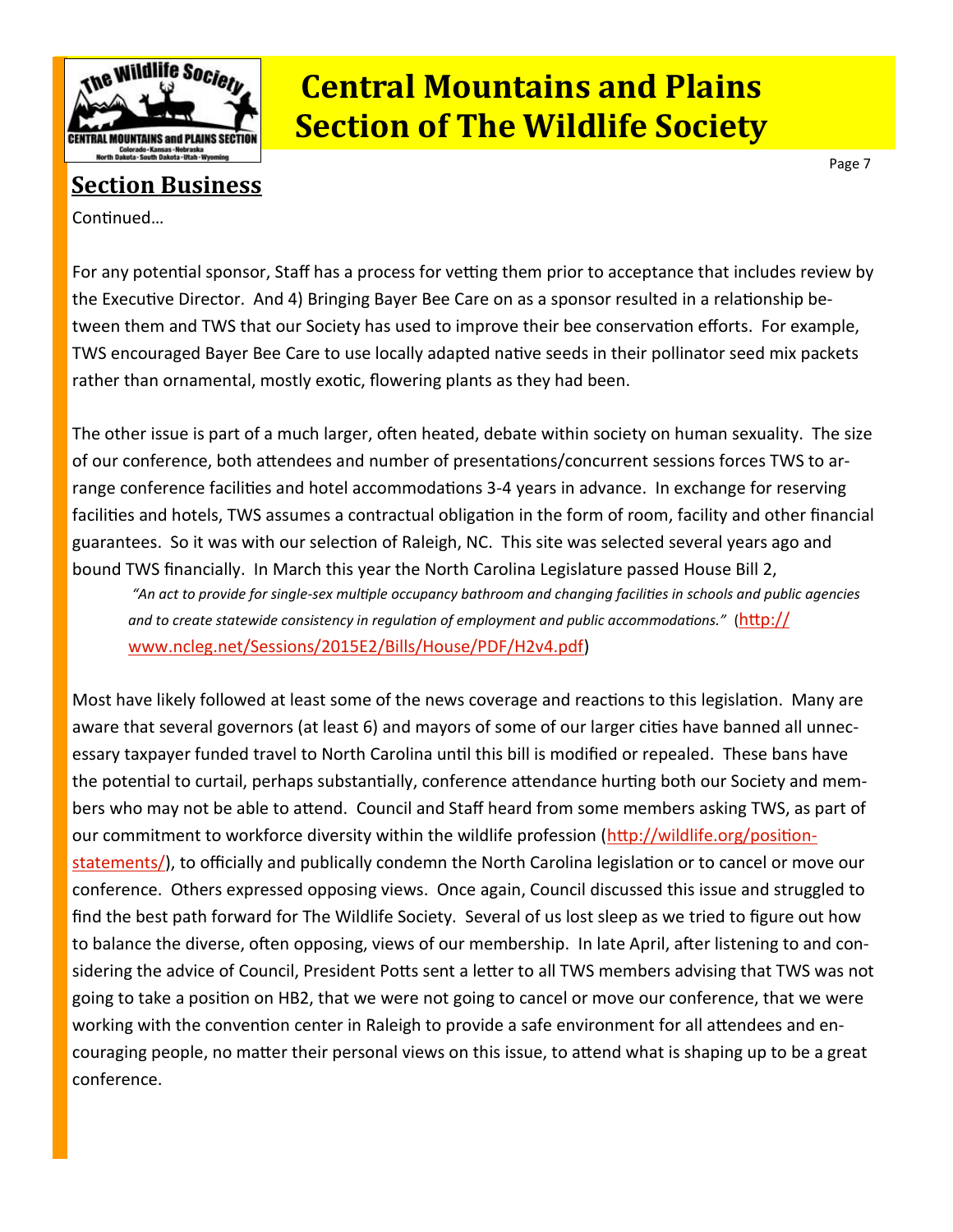<span id="page-7-0"></span>

### **Section Business**

Continued…

After much thought and listening to and considering the views of others on Council, I supported and advocated for the course of action TWS took on both these issues. As your elected representative to Council, I wanted you to know. I encourage you to share your views with me on these topics or any others you may have related to our professional organization, The Wildlife Society. Your thoughts and ideas are valued and important to me and help me better represent our section on Council. My contact information is shown elsewhere in this newsletter. My hope is that the next several issues Council gets to discuss will revolve around how best to serve and grow our membership and how to implement wildlife conservation on the ground through research, policy and management. Thanks for all you do.

### **TWS Conservation Affairs Network—a reminder to all about this effort**

The [Conservation Affairs Network](http://wildlife.org/wp-content/uploads/2015/02/TWS_CAN_Overview.pdf) engages and unifies the efforts of The Wildlife Society, its 200+ units, and nearly 10,000 members to advance wildlife conservation policy issues at the national, regional, and local levels.

Launched in 2014, the Network creates a venue for streamlined communication, collaboration, and cooperation on policy matters important to wildlife professionals. Wildlife professionals now have an effective method for bringing their valuable and crucial perspectives into the policy process, to the betterment of wildlife conservation.

You can check out the previous issues of the CAN Newsletter at [www.wildlife.org/policy.](http://www.wildlife.org/policy)

Page 8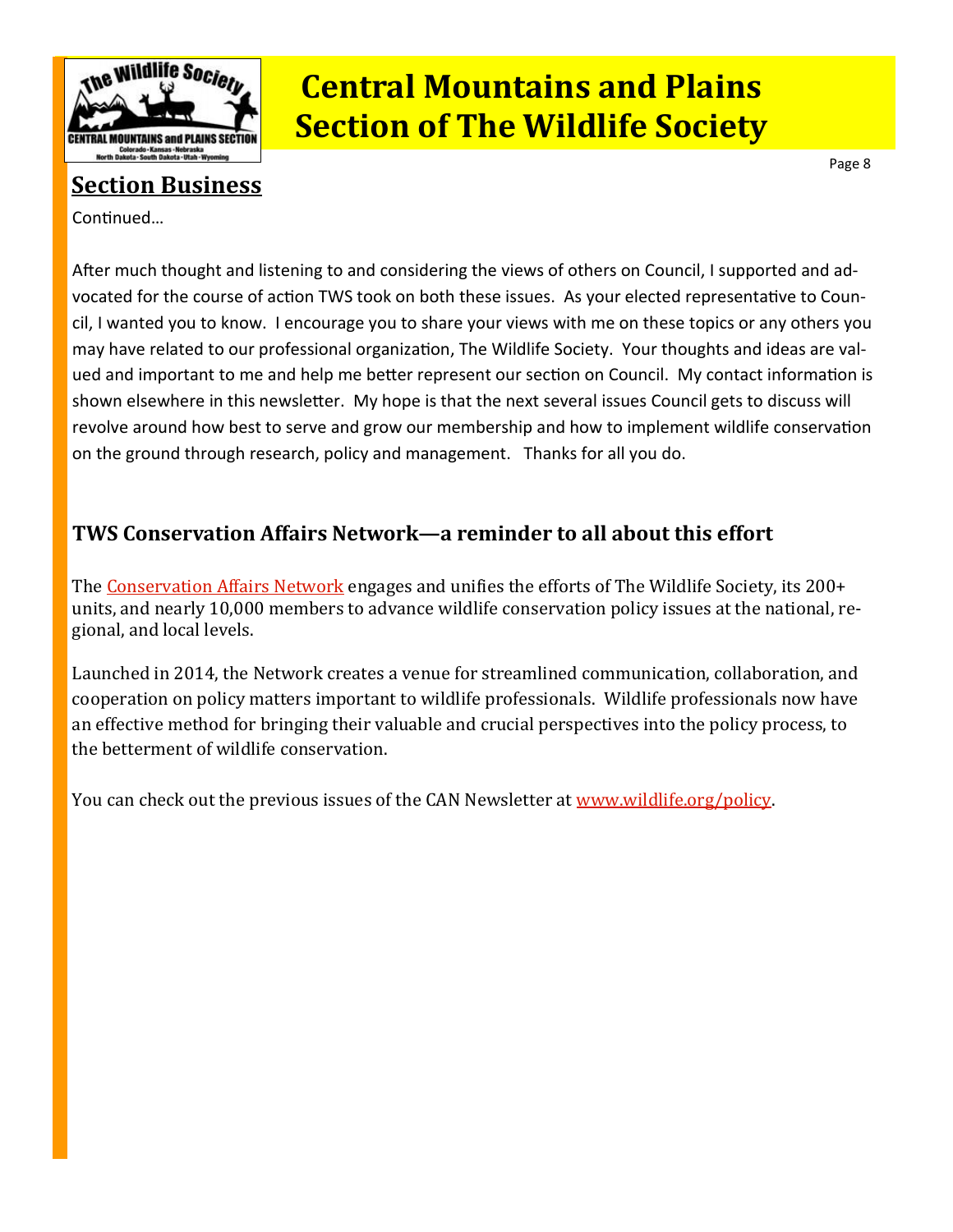<span id="page-8-0"></span>

Page 9

### **Chapter Updates**

#### **North and South Dakota**

### **Documentation of the Northern Long-Eared Myotis,** *Myotis septentrionalis* **on the Standing Rock Indian Reservation, Sioux County, North Dakota**

Christopher J. Shank, Kurt Tooley, Michael P. Gutzmer and Jeffrey C. Kelly New Century Environmental LLC

Columbus, Nebraska

#### **Abstract**

Since 2006, the northern long-eared myotis has declined by 98 percent in the U.S. Northeast, where white-nose syndrome first ap- peared. Because of the species' strong association with large blocks of older forests, forest fragmentation, logging and forest con- version (such as clearing trees for agriculture and development) are also major threats to the species. In 2013, the U.S. Fish and Wildlife Service determined that the northern long-eared bat meets the Endangered Species Act's definition of threatened. The Standing Rock Sioux Tribe, located centrally in South and extending into North Dakota, was awarded a US Fish and Wildlife Trib- al Grant to assess all small mammals on the Reservation, including bats. Surveying for bat species on SRST included the use of Pettersson D500x passive terrestrial ultrasonic recorders, one of which was installed at a Moreau Prairie location in Sioux County, North Dakota, known as Unit 41. A site visit was conducted on Unit 41 on September 23rd 2015. The monitor had recorded a total of 37 trap nights. The results revealed 143 total bats recorded, from ten different species. Most significantly, the federally threat- ened northern long-eared bat (*Myotis septentrionalis*) was unequivocally documented. More sampling will be conducted to further investigate the diversity and abundance of bat species on Standing Rock Indian Reservation, and will contribute to the development of crucial conservation management programs on the Reservation.

#### **Acknowledgments**

All resources for this effort to have been supplied by the Standing Rock Game & Fish Department of the Standing Rock Sioux Tribe of Ft. Yates, North Dakota. USFWS support is anticipated for Unit 41.



New Century Environmental LLC \*Standing Rock Game & Fish, Director 678 South Red Fox Lane 9418 11th Avenue Columbus Nebraska 68601 Ft. Yates ND 58538

Director Kelly and Tribal biologists Gutzmer & staff are seeking funds from World Wildlife Fund, BIA and other entities who are interested in understanding the presence, science and future management of the northern long-eared bat population on Standing Rock Indian Reservation. The Tribe graciously appreciates any support possible.



Michael Gutzmer: 402-562-9155.



Adapted from the South Dakota Chapter Newsletter. For the complete article visit: [http://wild](http://wildlife.org/wp-content/uploads/2015/07/South-Dakota-Chapter-June-2016.pdf)life.org/wp-[content/uploads/2015/07/South](http://wildlife.org/wp-content/uploads/2015/07/South-Dakota-Chapter-June-2016.pdf)-Dakota-Chapter-June-2016.pdf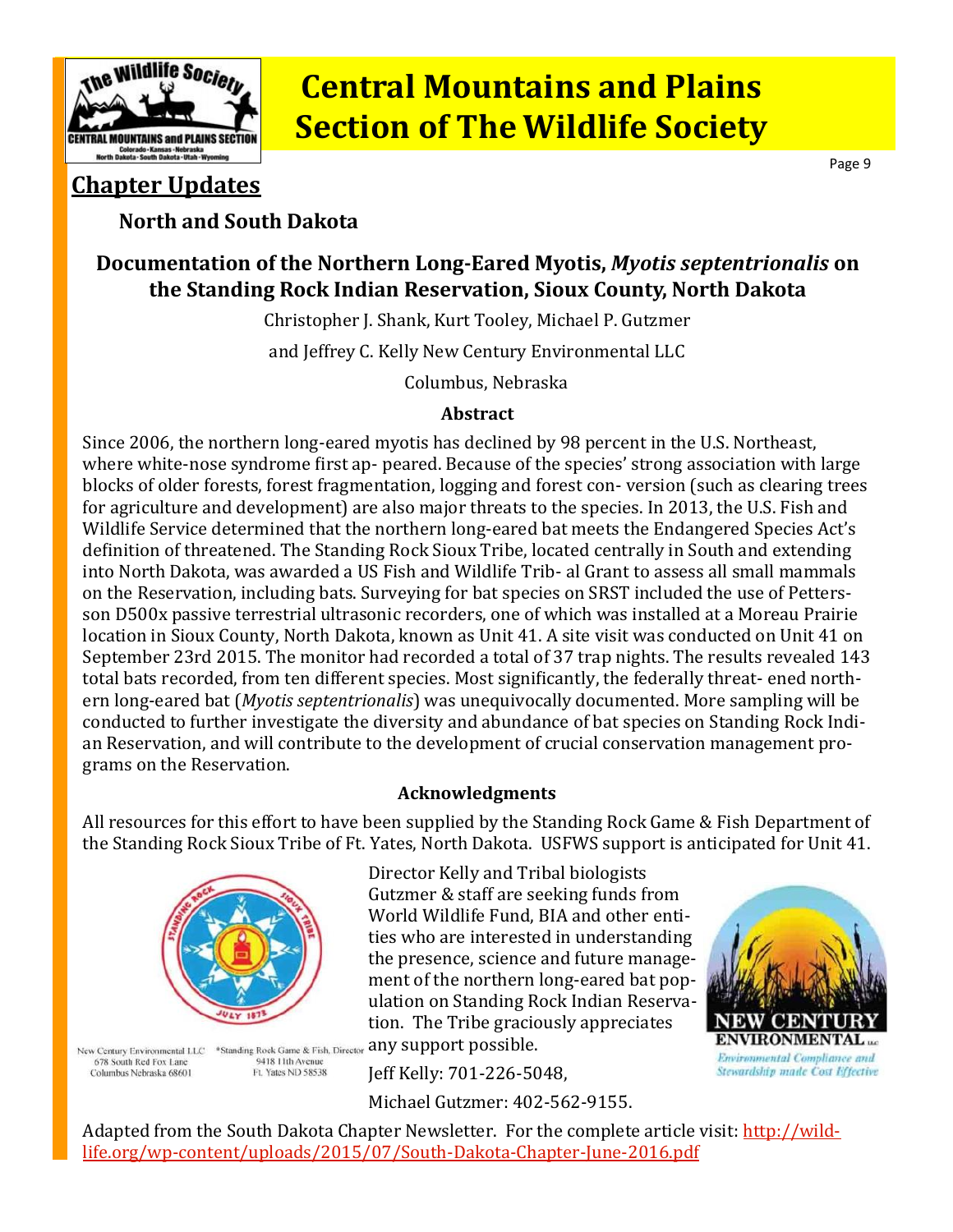

Page 10

### **Utah Chapter Updates**

The Utah Chapter held our annual meeting in St. George during March 23-25. The meeting was attended by more than 150 members. The focus of the plenary session was "Wildlife Translocations: challenges, controversies, and successes". Speakers for the plenary session included Bill Bates (Wildlife Section Chief for the state of Utah), Mike Jimenez (USFWS Wolf Recovery Project Leader), and Gregor Schuurman (Ecologist for the National Park Service's Climate Change Response Program). Technical sessions and symposia included 30 oral presentations and 18 poster presentations. Due to the success of our auction and raffle, we were able to provide 4 students working on Utah wildlife significant monetary scholarships. Recipients of those scholarships were Kristin Ellis from Brigham Young University (BYU), Justin Small from Utah State University (USU), Jared Baxter from BYU, and Wayne Smith from USU.

The Award of Excellence was presented to Bill Bates, who has worked for the Utah Division of Wildlife for 34 years and is currently the Wildlife Section Chief. He started his career as an urban wildlife officer, and has served the state of Utah as a furbearer biologist, regional non-game manager, habitat manager, wildlife manager, mammals program coordinator, and regional supervisor. Congratulations and thank you to Bill who has been an advocate for wildlife in the western United States for his entire life.

Professional paper awards were given to Justin Shannon (1st place), Russ Norvell (2nd place), and Neil Paprocki (3rd place). Students from five state universities participated in the meeting. Student awards for best oral presentations went to Justin Bingham from BYU (1<sup>st</sup> place), Jacob Hall and Lucas Hall from BYU (not related, but tied for 2nd place), and Channing Howard from USU (4th place). Student awards for best poster went to Kelsey Richards from BYU (1<sup>st</sup> place), Bret Mossman from USU  $(2<sup>nd</sup> place)$ , and Joshua Nix from BYU  $(3<sup>rd</sup> place)$ .

Past-president Chris Wood finished his duties on the board. In addition, Brandon Behling finished as Even-year board member, Blair Stringham finished as Treasurer, and Jessica Van Woert finished as Secretary. Current President Kevin Labrum moved to the position of Past-president, President-elect Brock McMillan is now President, and we elected Riley Peck as President-elect. We also elected Masako Wright as Even-year board member, Terri Pope as Treasurer, and Tonya Keiffer as Secretary.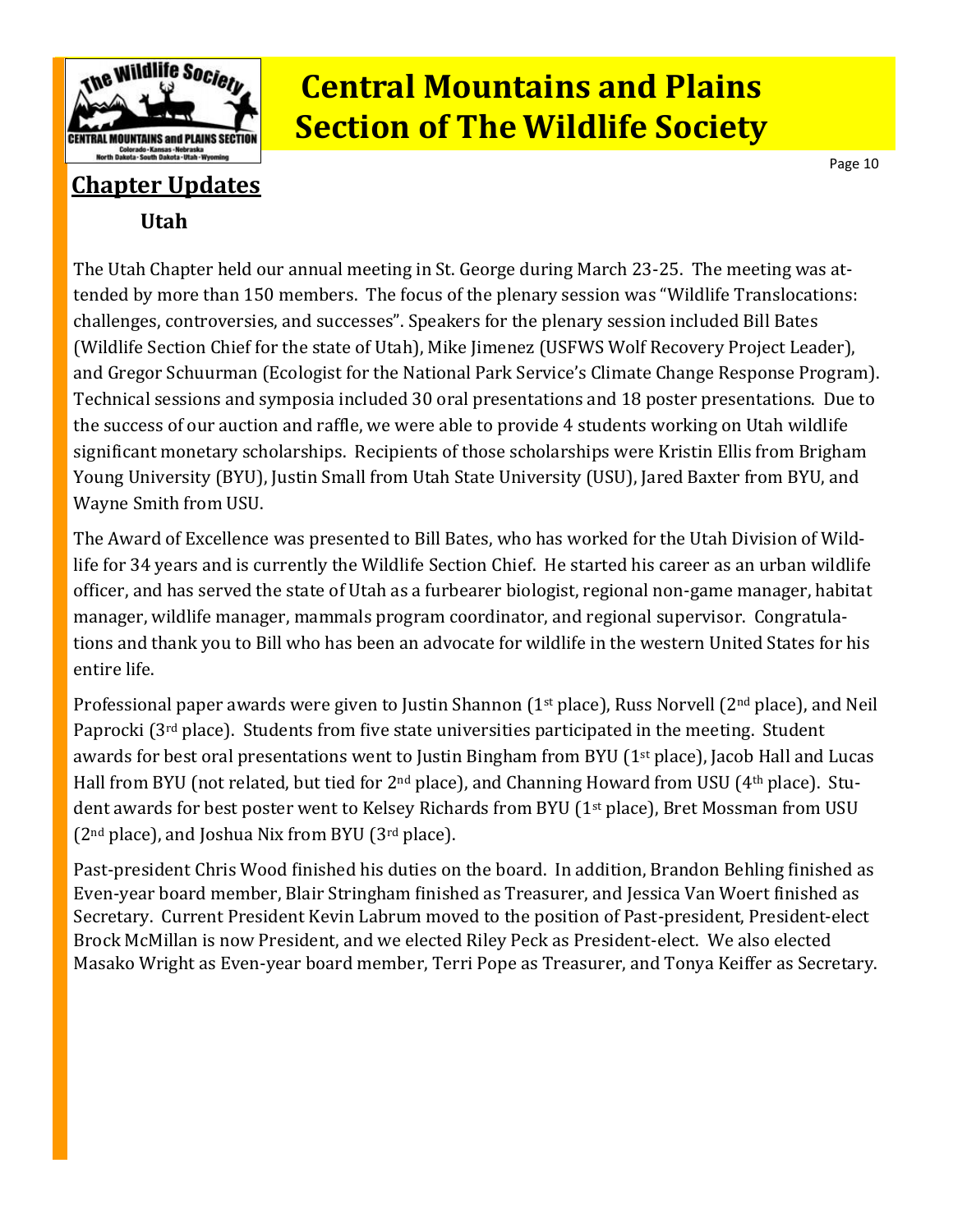<span id="page-10-0"></span>

Page 11

### **Upcoming Events**



# **CMPS 2016 Annual Meeting**

### *"Seeing the wildlife through the trees: Challenges and conservation of forests and wildlife"*

Steamboat Springs, Colorado August 8-11, 2016

#### **Highlights of this year's conference:**

- Introduction to R and detection dogworkshops
- Plenary speakers on the contemporary challenges to forestand wildlife management
- Contributed papers and posters, and a new session of IgniteTalks
- Four fun field trips exploring Steamboat's ecosystems andwildlife

#### **WEBSITE AND REGISTRATION**

You can register for the meeting at [http://wildlife.org/colorado/CMPS](http://wildlife.org/colorado/CMPS-meeting/#registration)-meeting/#registration as well as get all the up to date meeting information including the preliminary schedule at a glance, information about plenary speakers, field trips, and workshops.

### **VENUE AND LODGING**

The meeting will be held at the Sheraton Hotel in Steamboat Springs. Discounted rooms (\$99/night) are available **now until July 15th**. There is a \$10 per day resort fee (please note that on your reservation it may state \$25, but when you check out, it will be the \$10 fee). Please reserve hotel rooms at [https://www.starwoodmeeting.com/events/](https://www.starwoodmeeting.com/events/start.action?id=1603149342&key=266EDB4) [start.action?id=1603149342&key=266EDB4](https://www.starwoodmeeting.com/events/start.action?id=1603149342&key=266EDB4)

#### **CALL FOR PAPERS, POSTERS & IGNITE TALKS**

Abstracts for presentations, posters, and Ignite talks are due **July 6th, 2016**. Please email abstract submissions for presentations and posters to Mindy Rice ([mindy.rice@state.co.us\)](mailto:mindy.rice@state.co.us) by July 6th, 2016. Please go to [http://wildlife.org/](http://wildlife.org/colorado/CMPS-meeting/#call) [colorado/CMPS](http://wildlife.org/colorado/CMPS-meeting/#call)-meeting/#call for information about submitting under the call for papers tab!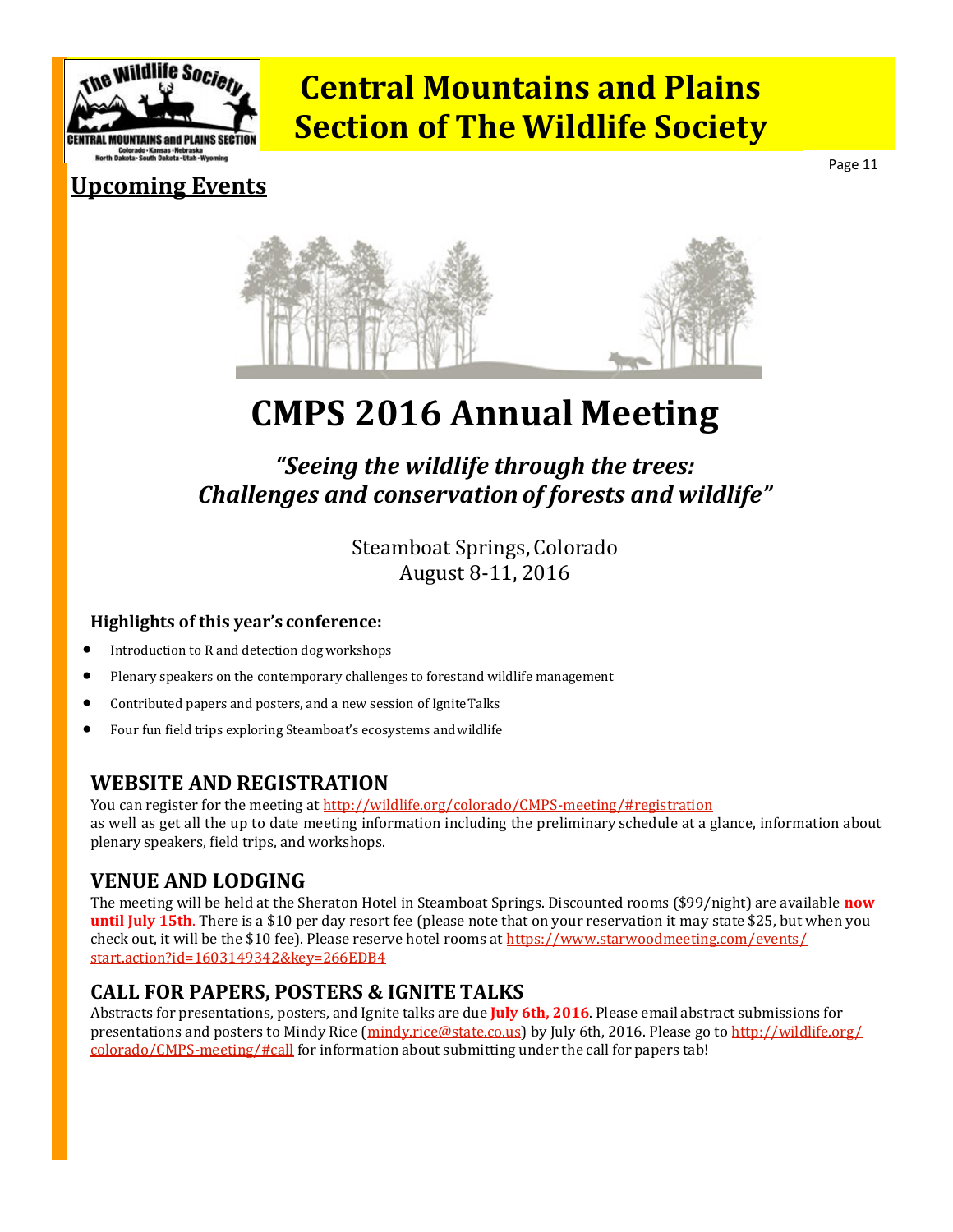

**Upcoming Events**

Page 12

# **The Wildlife Society 23rd Annual Meeting**

Raleigh, North Carolina

October 15-19, 2016

WEBSITE AND REGISTRATION

TWS members save \$200 on a full-access registration, and \$100 on a one-day registration. All attendees save \$50 by registering no later than July 31, 2016, [http://](http://www.twsconference.org/register/) [www.twsconference.org/register/.](http://www.twsconference.org/register/)

VENUE AND LODGING Raleigh Convention Center: [http://www.twsconference.org/raleigh](http://www.twsconference.org/raleigh-convention-center/)-convention-center/

Hotels:<http://www.twsconference.org/hotels/>

# **Wyoming Chapter 2016 Annual Meeting**

**\_\_\_\_\_\_\_\_\_\_\_\_\_\_\_\_\_\_\_\_\_\_\_\_\_\_\_\_\_\_\_\_\_\_\_\_\_\_\_\_\_\_\_\_\_\_\_\_\_\_\_\_\_\_\_\_\_\_\_\_\_\_\_\_\_\_\_\_\_\_\_\_\_\_\_\_\_\_\_\_\_\_\_\_\_\_\_\_\_\_\_\_\_\_\_\_\_\_\_\_\_\_\_\_\_\_\_\_\_\_\_\_\_\_\_**

Cody, Wyoming November 15-17, 2016

WEBSITE AND REGISTRATION

Updates and more information will be available at http://wytwsconference.org/ as they become available.

VENUE AND LODGING

The meeting will be held at the Holiday Inn in Cody, Wyoming.

# **South Dakota Chapter 51st Annual Meeting**

\_\_\_\_\_\_\_\_\_\_\_\_\_\_\_\_\_\_\_\_\_\_\_\_\_\_\_\_\_\_\_\_\_\_\_\_\_\_\_\_\_\_\_\_\_\_\_\_\_\_\_\_\_\_\_\_\_\_\_\_\_\_\_\_\_\_\_\_\_\_\_\_\_\_\_\_\_\_\_\_\_\_\_\_\_\_\_\_\_\_\_\_\_\_\_\_\_\_\_\_\_\_\_\_\_\_\_\_\_\_\_\_\_\_

Oacoma, South Dakota February 27– March 1, 2017

WEBSITE AND REGISTRATION

Information forthcoming at [http://wildlife.org/south](http://wildlife.org/south-dakota-chapter/south-dakota-chapter-annual-meeting/)-dakota-chapter/south-dakota-chapter-annual[meeting/.](http://wildlife.org/south-dakota-chapter/south-dakota-chapter-annual-meeting/)

VENUE AND LODGING Cedar Shore Resort in Oacoma, South Dakota

CONTACT

President-elect Josh Stafford ([joshua.stafford@sdstate.edu\)](mailto:joshua.stafford@sdstate.edu) or President Nathan Baker [\(nathan.baker@state.sd.us\)](mailto:nathan.baker@state.sd.us) with ideas for topics or presentations